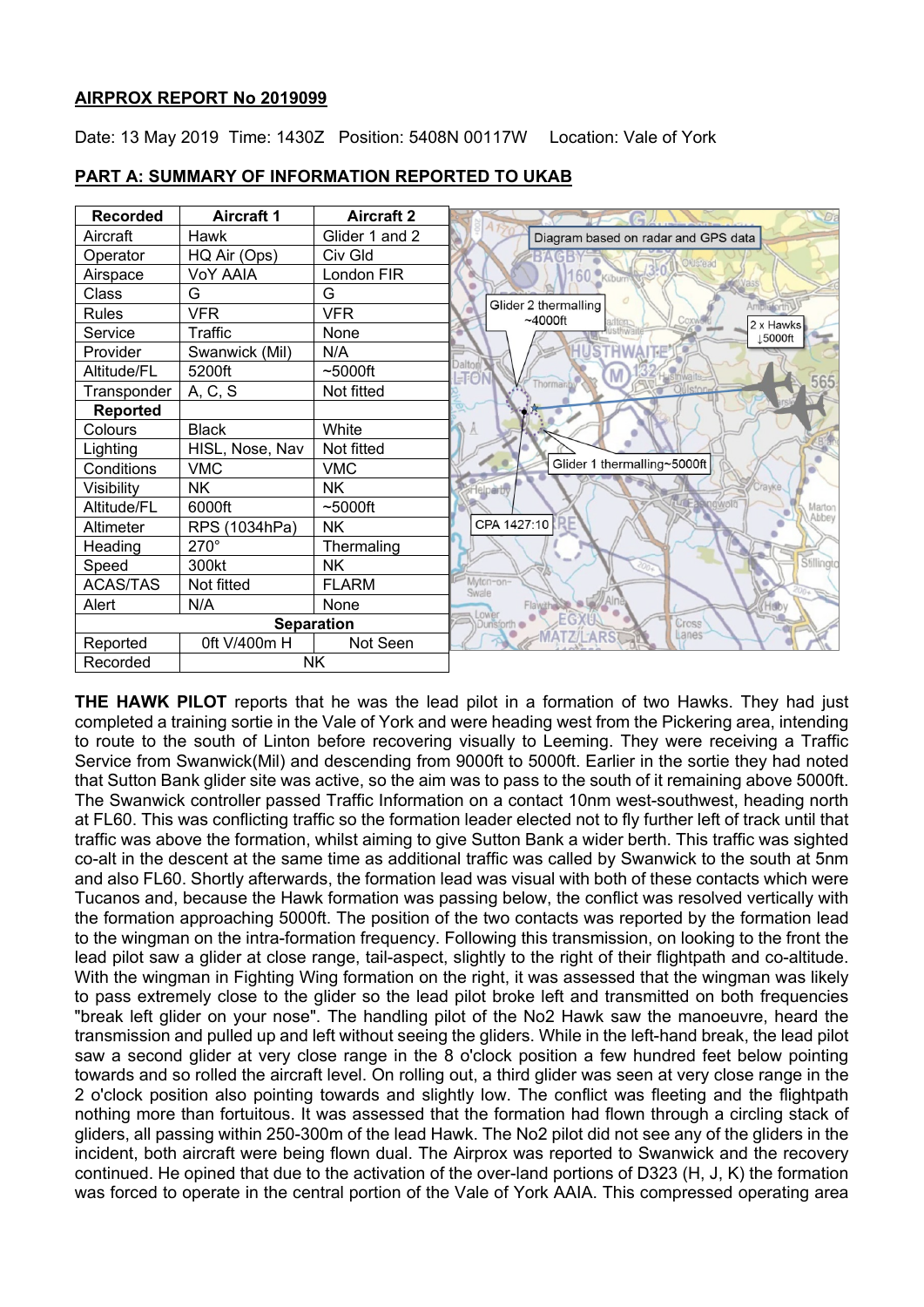also reduced the handover time to the local radar unit who may have had a better appreciation of the local glider situation.

The glider club was contacted post flight but there had been no reported incidents at the time although the club said that it was a "busy day". There was no NOTAM of unusual activity or any other common local notification of increased glider activity.

He assessed the risk of collision as 'High'.

**THE GLIDER 1 PILOT** reports that he was local-soaring on the day in question and, although the thermals were reasonably good, he had no plans to fly cross country. He was predominately flying to the south of Sutton Bank so he had Linton on Ouse on dual watch on the radio but because he had no intention of crossing either the MATZ or their extended centrelines he did not establish 2-way comms. In fact the frequency was surprisingly quiet. Near the end of the flight he joined a thermal with 3 other gliders and at a height of approximately 4500ft. This was over Little Sessay, about 4.2nm SE of RAF Topcliffe. On reaching a height of about 5100ft, he heard jet noise so rolled out of the thermal on a NE heading and shortly thereafter decided to return to Sutton Bank to terminate the flight, purely because he had had enough of going in circles and not going anywhere. At no time did he see any jets despite looking after he heard them. He heard nothing on the Linton frequency to suggest anything unusual.

**GLIDER 2 PILOT** reports he was local soaring on the day in question because he didn't think the thermals were going to be good enough for cross-country flying . As he rigged the glider in the morning he watched two Hawks doing high-G manoeuvres above the club, which at the time he thought strange. Then they departed south. After that he went flying locally, meeting up with other gliders in thermals. His radio was on Sutton Bank and Linton frequencies (dual watch) and the glider was also fitted with FLARM 'radar' which was transmitting and had a moving map which shows up other gliders nearby. Near the end of the flight he joined a thermal with 2 other gliders and was thermaling up to cloud base. About 4.2 nm SE of RAF Topcliffe at 4000ft, he heard jet noise (this was checked against the FLARM trace later). He didn't see any of the jets, so presumed they were above the cloud base as they passed.

[UKAB Note: The secretariat received IGC files and reports from 2 of the glider pilots, but the third could not be traced.]

**THE SWANWICK(MIL) CONTROLLER** reports that he was under training at the time of the incident with 2x Hawks on frequency. They had finished general handling in the Vale of York, 6000ft to 22,000ft on the RPS. They called 2min to completion, at which point he asked them to do a radio check with a BLACKDOG frequency (a request from them earlier, presumably to assist with kit issues). Hawk 2 did the radio check, with 1 remaining on frequency. They then elected to descend to 5000ft on completion of the radio check. They were fairly close to Leeming after passing the results of the radio check, so he opened the direct line to initiate an un-prenoted handover. As the line opened, he called traffic south west of the Hawks, tracking north, slow moving, indicating FL60. He then proceeded to pass the initial details to Leeming but then called further traffic on a second track, south-west tracking north indicating FL50. The Hawk pilot transmitted that they were visual, but the controller was concerned as the comms were fairly crackly, so checked which aircraft it was that they were visual with. The Hawk pilot responded that they were visual with the first traffic that was called in his left 9 o'clock, and was subsequently visual with the further traffic called. A moment later, the pilot declared an Airprox and the instructor stepped in to acknowledge. They halted the handover with Leeming and the Hawk pilot stated that they had just had an Airprox with 3 gliders that had passed across their nose. The pilot stated that it was not the traffic that had been called, but in fact a further 3 gliders that were not called to him. Unfortunately, they could not see any other radar returns whatsoever, apart from the 2 that were called, and so couldn't provide any Traffic Information.

He perceived the severity of the incident as 'High'.

**THE SWANWICK(MIL) SUPERVISOR** reports that he had just taken over the watch a few minutes prior to the incident and was informed by the controller that the Airprox had been declared. There were no warning signs of a developing scenario as the conflicting aircraft hadn't been showing on the radar.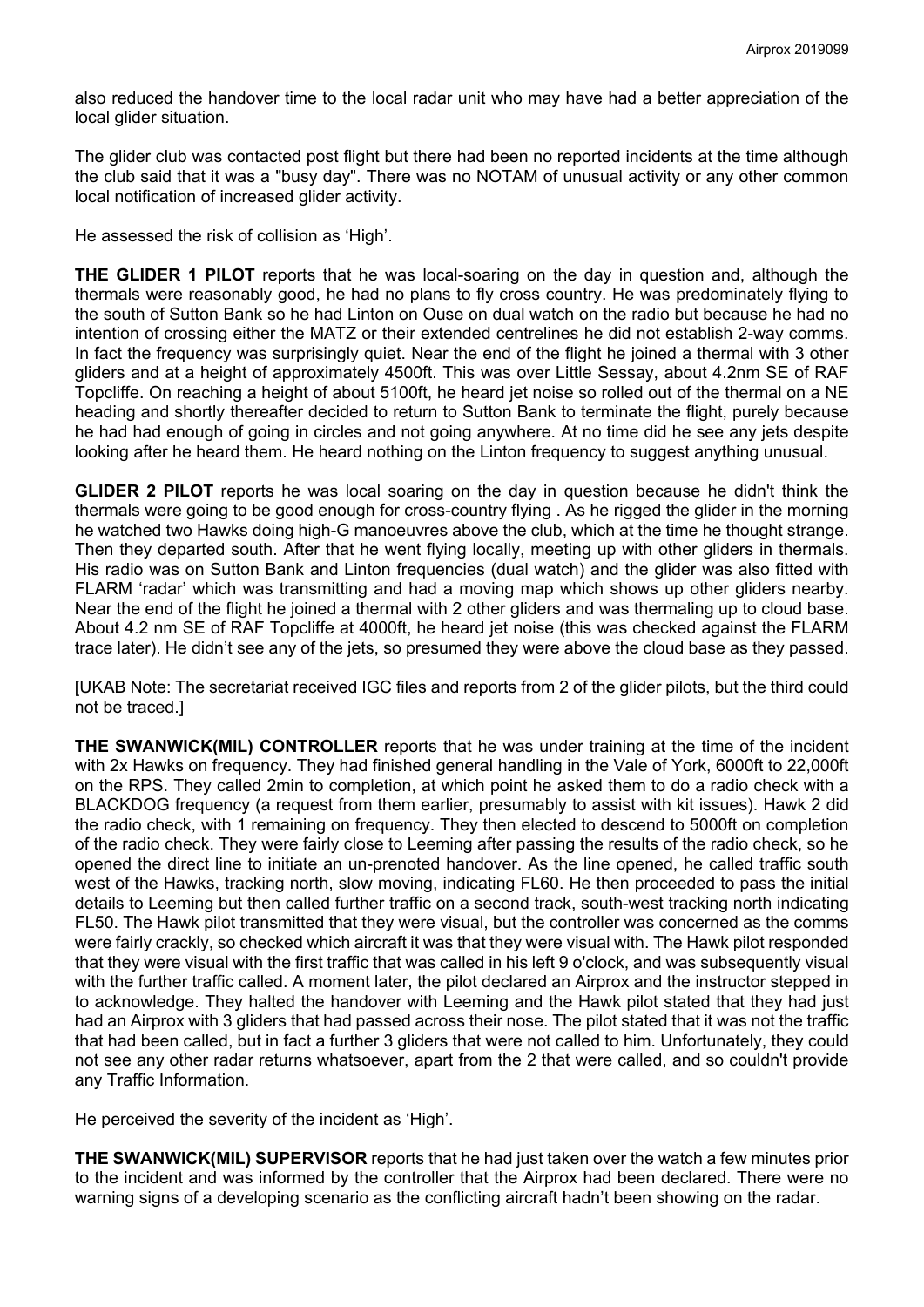## **Factual Background**

The weather at Leeming was recorded as follows:

METAR EGXE 131350Z 15006KT CAVOK 21/06 Q1038 BLU NOSIG=

## **Analysis and Investigation**

#### **Military ATM**

The Hawks were conducting convex training in the Vale of Pickering prior to recovery to RAF Leeming and were in receipt of a Traffic Service from Swanwick(Mil). Shortly after initiating a handover to Leeming (but prior to the handover being completed) the Hawk lead reported seeing a glider at close range and similar altitude and assessed that the second Hawk was likely to pass very close to the glider. The formation leader issued an instruction to 'break left, glider on your nose' and initiated a turn to the left. Whilst avoiding the first glider, the Hawk lead reported seeing a second glider at very close range and initiated a turn away. Following this manoeuvre, the Hawk lead then spotted a third glider slightly below. The Hawk lead assessed that the formation had flown through a stack of circling gliders all of which he assessed passed within 250-300m of the lead Hawk. The second Hawk pilot did not see any gliders. The Swanwick(Mil) Controller reported that there was nothing showing on their radar display.

Only 4mins elapsed from the time the Hawks reported ready for recovery to Leeming and the Airprox occurring. Analysis of the radar replay showed that a primary radar return (which was possibly one of the gliders involved) was on the screen for 25secs in total (for 10secs and 15secs). During this first exposure, the Swanwick(Mil) controller was passing Traffic Information on an aircraft 7nm southwest indicating FL60 (later identified as a Tucano). The second exposure coincided with the Hawk Lead requesting an update on the Traffic Information passed.

Figure 1 depicts the point at which a primary radar contact is visible for 10secs. The appearance of this contact coincides with Swanwick (Mil) passing Traffic Information to the Hawks on the 4531 Squawk.



Figure 1 -First Primary Contact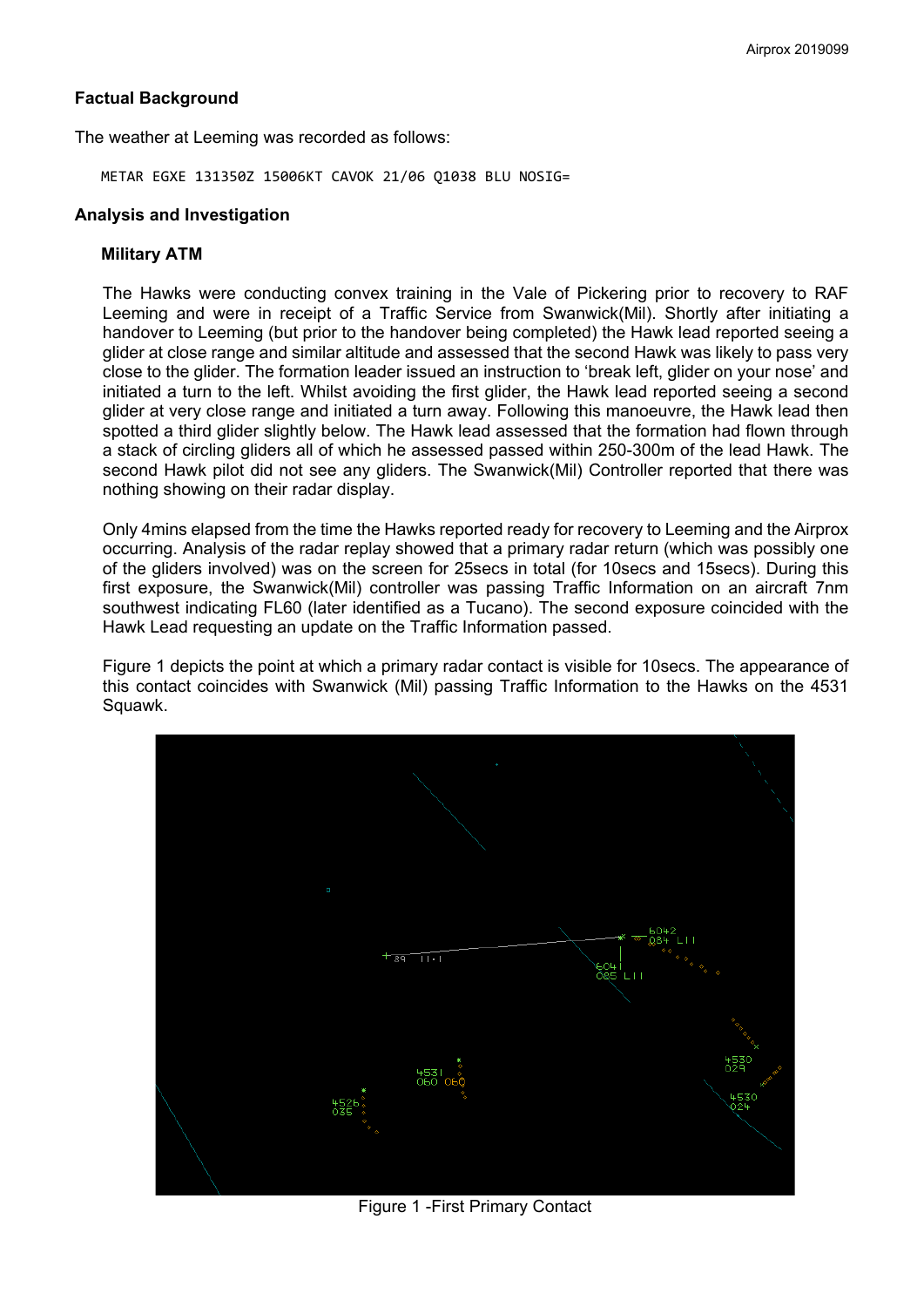

Figure 2 depicts the point at which a primary radar contact is visible for 15secs. During this time, the Hawk Lead is requesting an update on the Traffic Information passed.

Figure 2 – Second Primary Contact

The Hawk lead reported issuing a 'Break Left' instruction to avoid a glider and this manoeuvre can be seen on radar. This turn is coincident with the appearance of two primary radar contacts but the Radar Analysis Cell is unable to determine if one of the returns is actually the second Hawk.



Figure 3 - CPA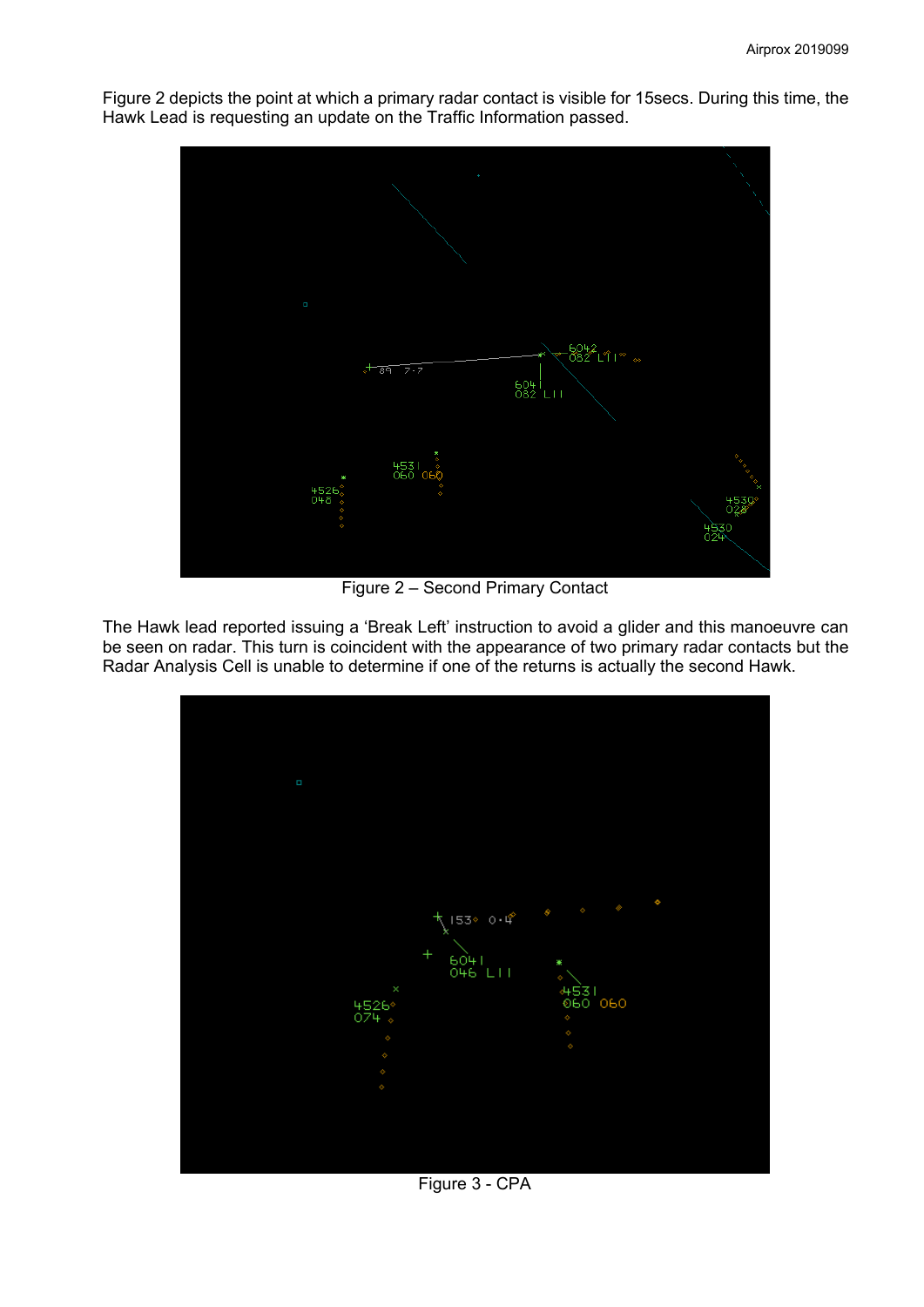The controller involved passed Traffic Information on conflicting aircraft in the vicinity of this Airprox (the Tucano) so it is evident that his attention was in the area and that he was scanning for conflictions. The fleeting appearance of the primary radar contacts (25 secs over a 4 minute period) whilst the controller was involved in other RT exchanges meant that, even if they had been detected, there would have been no opportunity to pass Traffic Information and thus the controller's actions in this incident were appropriate.

## **UKAB Secretariat**

The Hawk and glider pilots shared an equal responsibility for collision avoidance and not to operate in such proximity to other aircraft as to create a collision hazard<sup>1</sup>. If the incident geometry is considered as head-on or nearly so then both pilots were required to turn to the right<sup>[2](#page-4-1)</sup>. If the incident geometry is considered as converging then the Hawk pilots were required to give way to the gliders<sup>3</sup>.

## **Comments**

## **HQ Air Command**

This incident took place in the busy Class G airspace in the Vale of York. Plan-to-avoid was unavailable because neither pilot had prior information on the routing or area of operation of the other aircraft. The ATS barrier was weakened because there was no secondary radar information on the gliders and the primary radar return only appeared fleetingly. This led to the controller being unable to pass Traffic Information on the gliders to the Hawks. The final  $-$  and only available  $$ barrier was lookout, which was also weakened as the Hawk pilots were trying to gain visual with other, transponding aircraft that had been called to them by the controller. Fortunately the Hawk pilots gained visual with the gliders in time to manoeuvre to increase separation; it appears that none of the glider pilots saw the Hawks.

This Airprox has many similarities with a previous event that took place overhead Leeming in September last year (Airprox 2018266). It is disappointing that the glider pilot, having chosen to select the Linton frequency to listen to, did not speak to the controller to let them know of his location and intentions – this may at least have allowed the controllers to pass the information to the Hawks' controlling agency to steer the recovering Hawks around the known position of the gliders. Recommendations from the previous incident included briefings to local gliding clubs and increased engagement in the local area regarding sharing the busy airspace in the Vale of York. This work must continue as it is in the interest of all air users to decrease the risk of mid-air collision.

# **BGA**

Two of the 3 gliders were fitted with working FLARM. If the ATS units concerned had access to FLARM traffic displays, their SA would have been improved.

#### **Summary**

l

An Airprox was reported when a pair of Hawks and 3 gliders flew into proximity southwest of Sutton Bank glider site at 1430hrs on Monday 13th May 2019. All pilots were operating under VFR in VMC, the Hawk pilots were in receipt of a Traffic Service from Swanwick(Mil). The glider pilots were not receiving an ATS.

#### **PART B: SUMMARY OF THE BOARD'S DISCUSSIONS**

Information available consisted of reports from the pilots of both aircraft, transcripts of the relevant RT frequencies, radar photographs/video recordings, reports from the air traffic controllers involved and reports from the appropriate ATC and operating authorities. Relevant contributory factors mentioned

<span id="page-4-0"></span><sup>1</sup> SERA.3205 Proximity. MAA RA 2307 paragraphs 1 and 2.

<span id="page-4-1"></span><sup>2</sup> SERA.3210 Right-of-way (c)(1) Approaching head-on. MAA RA 2307 paragraph 13.

<span id="page-4-2"></span><sup>3</sup> SERA.3210 Right-of-way (c)(2) Converging. MAA RA 2307 paragraph 12.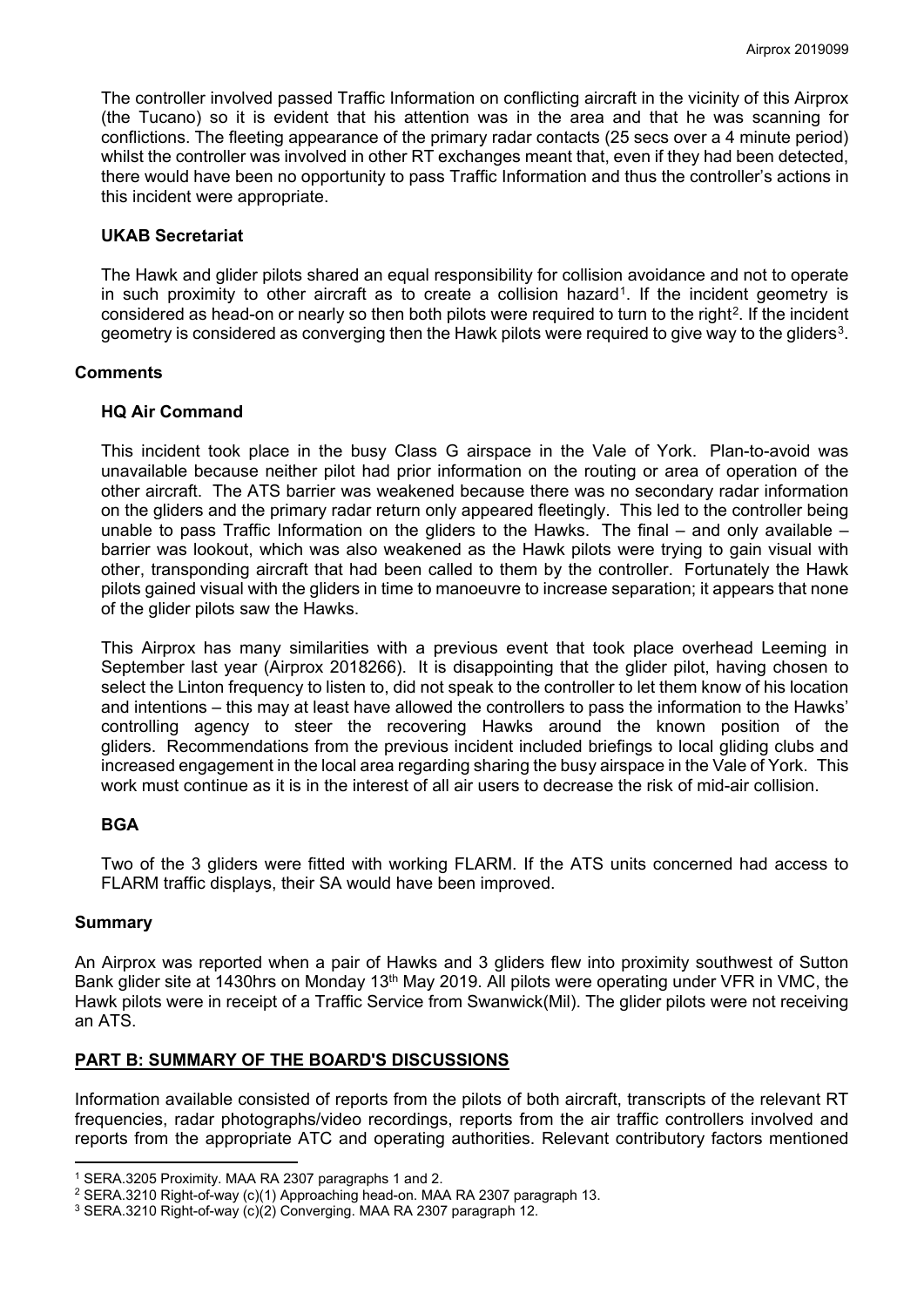during the Board's discussions are highlighted within the text in bold, with the numbers referring to the Contributory Factors table displayed in Part C.

The Board first looked at the actions of the Hawk pilots. The formation had been general handling to the east and was transiting back to Leeming, knowing that Sutton Bank was active with gliders they planned to be above 5000ft whilst in the vicinity, which the Board commended them for. Members commented that it was unfortunate that the formation was with still with Swanwick(Mil) at this point in the transit because Leeming may have had more information about the gliders from their FLARM display (**CF3**) whereas Swanwick(Mil) did not have FLARM for operational reasons due to their extensive area of radar responsibility and concomitant radar display scale. As a result, the Swanwick controller had no local knowledge of the gliders and, without them persistently displaying on the radar (the gliders were not transponder equipped) was not able to provide any Traffic Information on them, or resolve the conflict, through no fault of their own (**CF1**, **CF2, CF3, CF4**). At the time of the Airprox, the lead pilot was looking for other traffic called by the controller and, once he saw it, looked forward and saw a glider in close proximity ahead. Given their close proximity, he called for the formation to 'break left' and, whilst taking the avoiding action, saw two further gliders, (**CF7**). Modern gliders are notoriously difficult to see from a tail-on aspect and members with military experience commented that at the likely closure speeds the Hawk pilot may not have seen the gliders ahead even had he been continually looking forward. The Board were told by the military member that the Hawk squadron had since installed a GliderNet capability in their Ops room so that pilots could check the prevailing situation prior to getting airborne. The Board were heartened to hear that they were taking active steps to reduce the risk, although they noted that even having checked GliderNet beforehand, the situation was likely to have changed considerably by the time the Hawks were on recovery.

Turning to the role of the gliders, neither of the pilots traced had seen the Hawks, only heard them (**CF6**). Members noted that both of the pilots were listening out on the Linton frequency, although neither had called Linton. Although listening out would give the glider pilots situational awareness on anything on the frequency, it did not help any of the military traffic in the area who would still not know the gliders were there (**CF3**). When questioned whether a call to Linton would have helped Leeming, members were told that Linton and Leeming had a good working relationship and in all likelihood Linton ATC would have passed the details onto Leeming that gliders were operating in the area. However, it would be unlikely that a similar call would be made to Swanwick(Mil) who had a UK-wide area of responsibility that encompassed many gliding areas of activity. Although the gliders were fitted with FLARM, the Hawks were not (**CF5**) and so the glider pilots had no situational awareness that the Hawks were transiting through their area (**CF4**). Equally, because none of the gliders had transponders fitted, there was no indication on the radar for the controller to see the confliction.

When discussing why the Hawks were speaking to Swanwick(Mil) rather than a local radar unit that might have knowledge of the gliders, the Board were informed that the Hawks were receiving a service from Swanwick(Mil) because they had been operating in a block above the level at which Leeming could control. The Board was told that a recent change to D323 had meant that the Hawks now had to operate further away from the coast, over the land, in order to keep clear of D323. An unintended consequence was that, being closer to their operating base, there was less time for the Swanwick(Mil) controllers to complete handovers on traffic returning to Leeming. They were told that as soon as the Hawks had reported complete, the controller initiated a handover to Leeming, but that the Tucanos transiting northbound presented a confliction which meant the handover could not be completed as swiftly as hoped. In discussing the choice of radar unit, some members wondered whether it would be better in future for aircraft recovering to Leeming or Linton to hold at higher altitude until the handover was complete rather than conduct the recovery during the handover. Although this thought had merit as a guiding principle, it was acknowledged that individual circumstances pertaining at the time might often preclude its practical application.

Finally, the Board assessed the risk and quickly agreed that although the Hawk pilot had taken avoiding action, this had been a situation where separation from all 3 gliders had been reduced to the minimum and largely due to providence. Accordingly, they assessed the risk as Category A.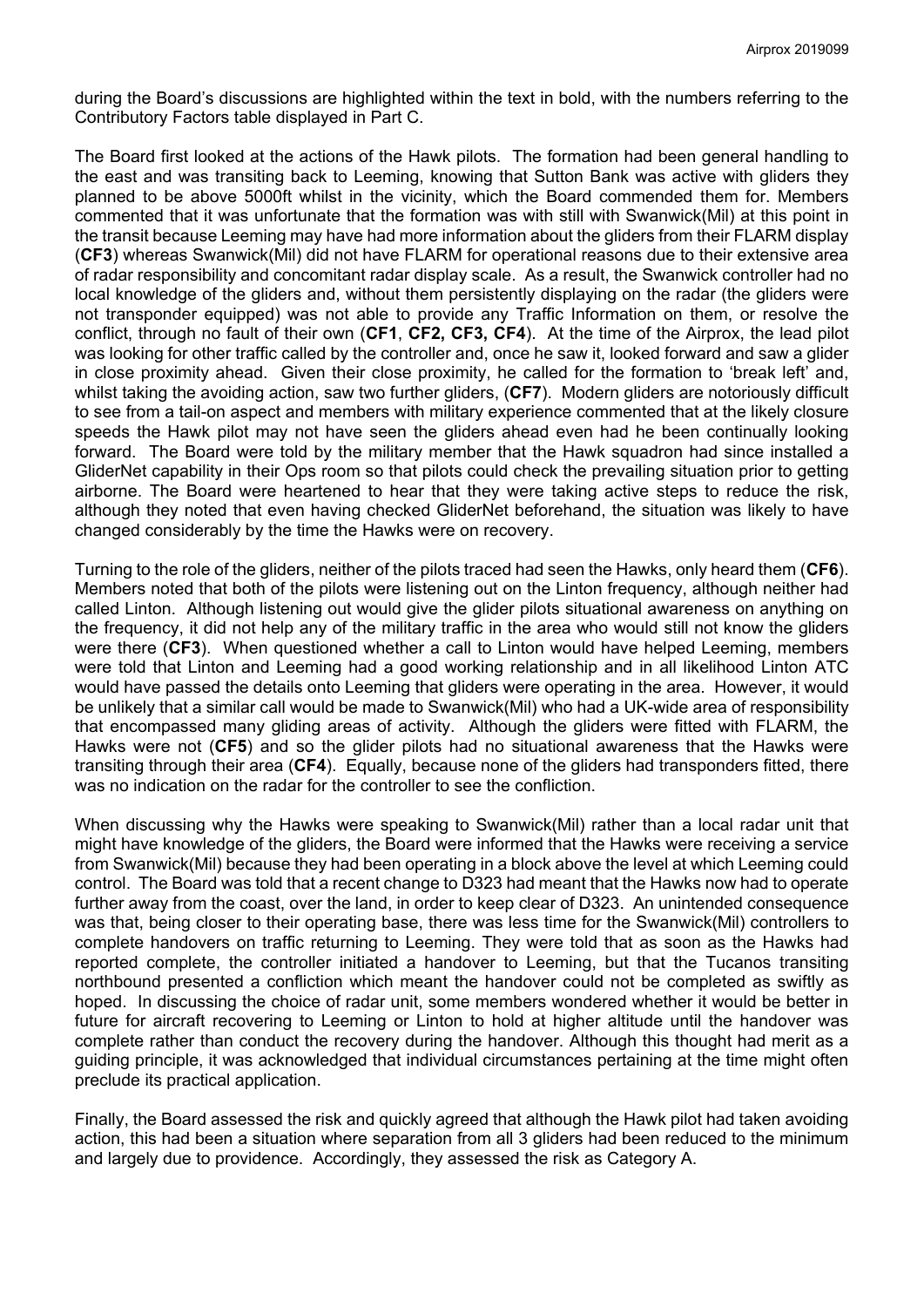# **PART C: ASSESSMENT OF CAUSE AND RISK**

## Contributory Factors:

| 2019099-Barriers.x |                                                                |                                            |                                                                     |
|--------------------|----------------------------------------------------------------|--------------------------------------------|---------------------------------------------------------------------|
| CF.                | <b>IFactor</b>                                                 | <b>Description</b>                         | <b>Amplification</b>                                                |
|                    | <b>Ground Elements</b>                                         |                                            |                                                                     |
|                    | • Situational Awareness and Action                             |                                            |                                                                     |
| 1                  | Contextual                                                     | • Situational Awareness and Sensory Events | Only generic, late or no Situational Awareness                      |
| $\overline{2}$     | <b>Human Factors</b>                                           | • Conflict Detection - Not Detected        |                                                                     |
|                    | <b>Flight Elements</b>                                         |                                            |                                                                     |
|                    | • Tactical Planning and Execution                              |                                            |                                                                     |
| 3                  | Human Factors                                                  | • Communications by Flight Crew with ANS   | Pilot did not communicate with appropriate<br>controlling authority |
|                    | • Situational Awareness of the Conflicting Aircraft and Action |                                            |                                                                     |
| 4                  | Contextual                                                     | • Situational Awareness and Sensory Events | Pilot had no, only generic, or late Situational<br>Awareness        |
|                    | <b>• Electronic Warning System Operation and Compliance</b>    |                                            |                                                                     |
| 5.                 | Technical                                                      | • ACAS/TCAS System Failure                 | Incompatible CWS equipment                                          |
|                    | • See and Avoid                                                |                                            |                                                                     |
| 6                  | <b>Human Factors</b>                                           | • Monitoring of Other Aircraft             | Non-sighting or effectively a non-sighting by one or<br>both pilots |
| 7                  | Human Factors                                                  | • Monitoring of Other Aircraft             | Late-sighting by one or both pilots                                 |

#### Degree of Risk: A.

#### Safety Barrier Assessment<sup>[4](#page-6-0)</sup>

In assessing the effectiveness of the safety barriers associated with this incident, the Board concluded that the key factors had been that:

#### **Ground Elements:**

**Situational Awareness of the Confliction and Action** were assessed as **ineffective** because the Swanwick(Mil) controller had no knowledge of the gliders.

#### **Flight Elements:**

 $\overline{\phantom{a}}$ 

**Situational Awareness of the Conflicting Aircraft and Action** were assessed as **ineffective** because none of the pilots knew about the other aircraft prior to the Airprox.

**Electronic Warning System Operation and Compliance** were assessed as **ineffective** because the Hawks were not fitted with FLARM (the FLARM in the gliders could not detect the Hawks' transponder), and the gliders were not fitted with transponders.

**See and Avoid** were assessed as **partially effective** because although the Hawks managed to take avoiding action on the first glider, this unwittingly put them into confliction with other, previously unseen gliders.

<span id="page-6-0"></span><sup>4</sup> The UK Airprox Board scheme for assessing the Availability, Functionality and Effectiveness of safety barriers can be found on th[e UKAB Website.](http://www.airproxboard.org.uk/Learn-more/Airprox-Barrier-Assessment/)